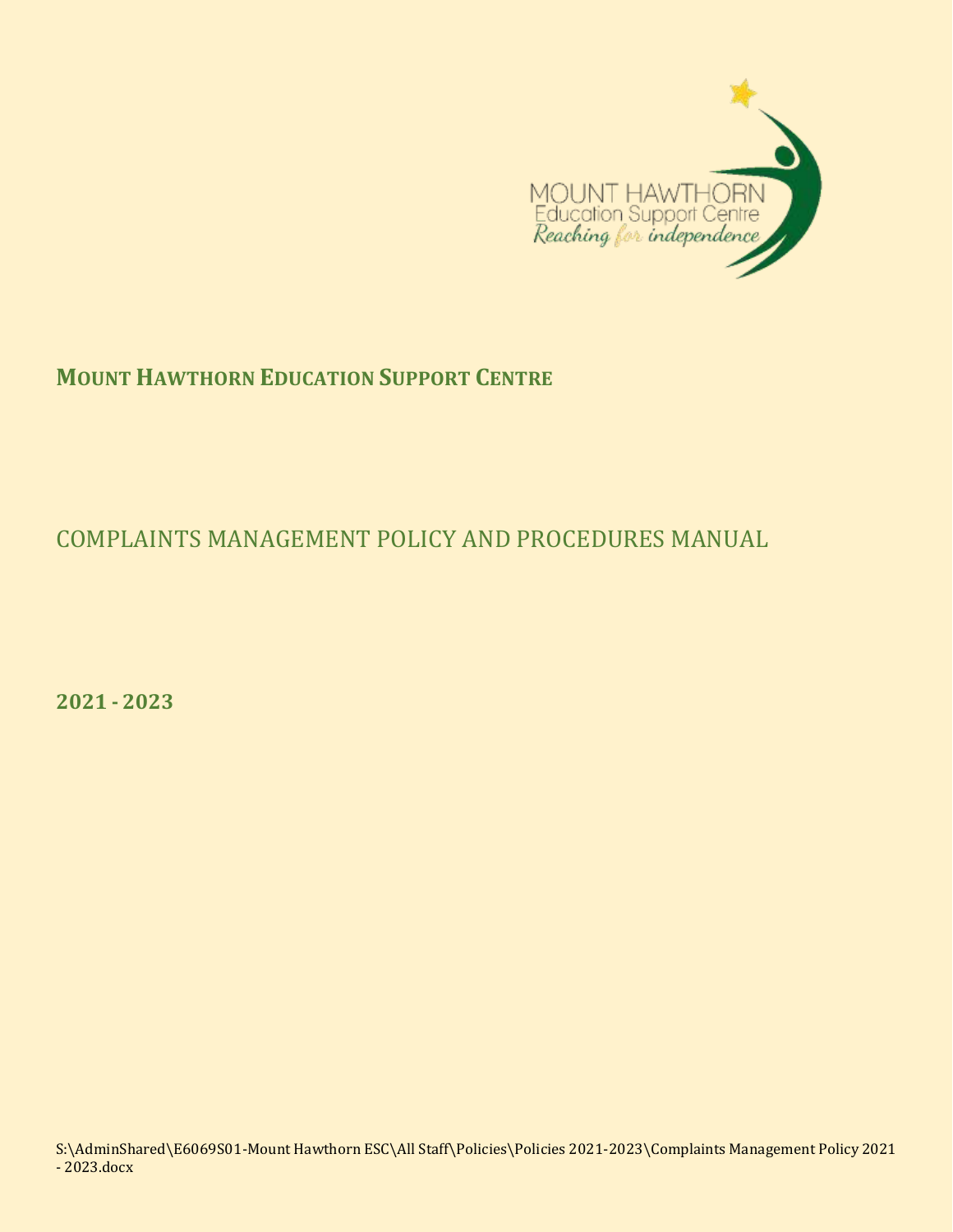# *Objectives*

To ensure that complaints lodged at this school are resolved in a prompt and efficient manner and to promote the highest standard of professionalism in dealing with our community.

*Policy*

Staff at this school are responsible for managing the resolution of disputes and complaints lodged with us.

We will make every effort to resolve promptly any disputes and complaints lodged with us according to the principles of procedural fairness.

Where we cannot resolve a complaint, the complainant or Principal can forward a written complaint to the Director General of the Department of Education and Training.

NB: The Department of Education and Training's Disputes and Complaints Policy and Procedures details the Departmental procedures to be followed in the management of complaints. This document details the procedures to be followed for local management of complaints at this school.

*Commitment*

We are genuinely interested in having complaints resolved at the school level. We recognise a community member's right to complain and to have their complaint dealt with seriously and fairly. We actively seek comments about our performance from our parent community.

## *Fairness*

We understand the need to be fair in our complaints handling processes. We follow procedural fairness principles when responding to a complaint. Decisions made, and the reason for them, will be made available to all parties directly involved in a complaint.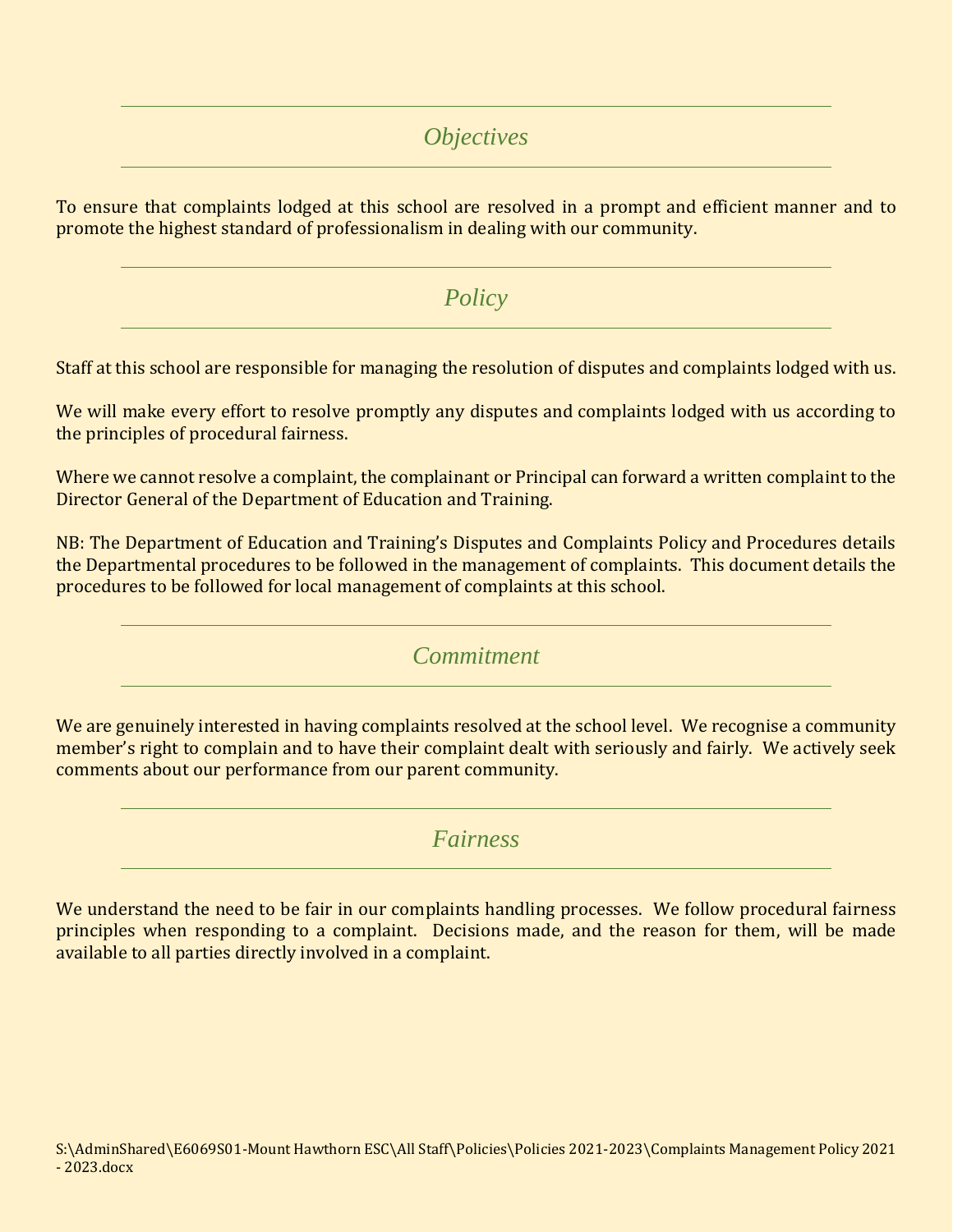## *Resources*

We use school resources to effectively manage complaints. We have adequate resources for effective handling of complaints. Relevant staff at this school receive training in the management of complaints. Complainants will have easy access to the person at our school that will be dealing with the complaint.

## *Access*

We accept complaints lodged by telephone, fax, in writing and via email. We facilitate people with special needs to access our complaints handling system. Our complaints handling processes recognise cultural diversity and take into account the particular needs of our parent community.

## *Assistance*

Upon request, we will provide a complainant with the support needed to formulate and lodge a complaint. Trained staff are available from the department to help complainants formulate and lodge a complaint.

## *Responsiveness*

Complaints will be dealt with quickly and efficiently. We will maintain regular contact with complainants to keep them informed of the progress of their complaint.

*Charges*

There will be no charge to the complainant for the raising of a complaint with us.

NB: Where relevant, statutory charges, for example, Freedom of Information requests, still apply.

## *Remedies*

Our complaints handling system has the capacity to determine and put in place remedies. Where a complaint results in the identification of changes that should be made to our processes, those changes will be made.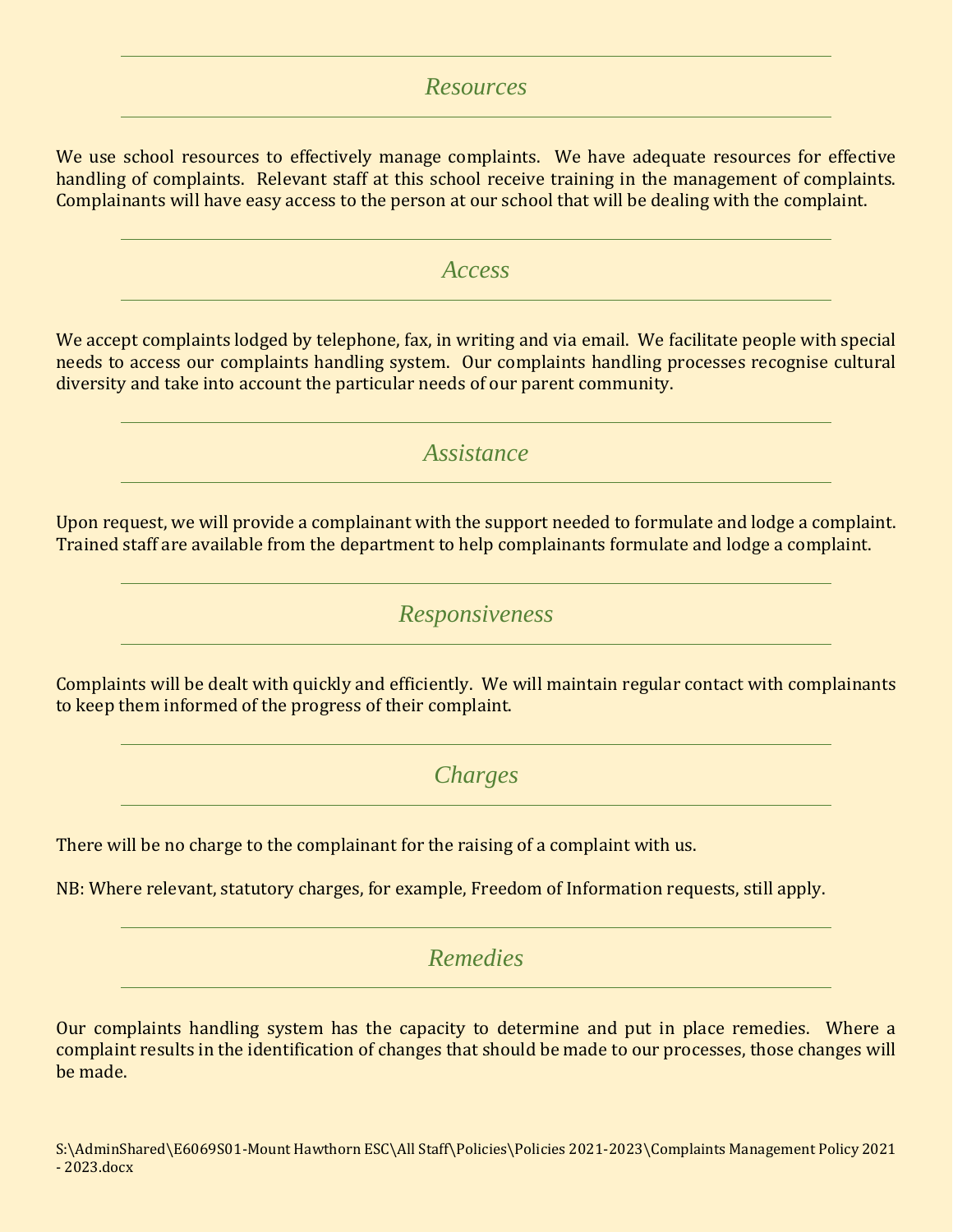## *Data Collection*

Complaints received and their outcomes will be recorded under our school name in the Department of Education and Training's complaints handling database. Data about complaints lodged with our school is collected and stored.

*Systemic and Recurring Problems*

Complaints are regularly analysed for the identification and addressing of systemic and recurring problems. We analyse our Complaints Register to identify areas where changes are required to address systemic and recurring problems.

*Accountability*

We report our complaints handling processes against our documented performance standards. We report on our complaints handling processes as a part of our school review and evaluation procedure.

*Reviews*

We review our complaints handling process regularly.

*Definitions*

#### *Complaint*

A complaint is the expression of dissatisfaction with any aspect of the processes in place at our school. It may be general in nature or relate to particular staff, a part of the organisation, a policy or a decision. Any person may lodge a complaint, however staff employed by the Department of Education cannot use this process if they are acting in an official capacity.

A complaint must contain sufficient detail to enable it to be addressed and recorded.

#### *Locally Managed Complaint*

A verbal or written complaint made in relation to a school, or staff member and managed by the school.

#### *Centrally Managed Complaint*

A complaint lodged in writing with the Director General of the Department of Education and Training, and managed at Central Office.

S:\AdminShared\E6069S01-Mount Hawthorn ESC\All Staff\Policies\Policies 2021-2023\Complaints Management Policy 2021 - 2023.docx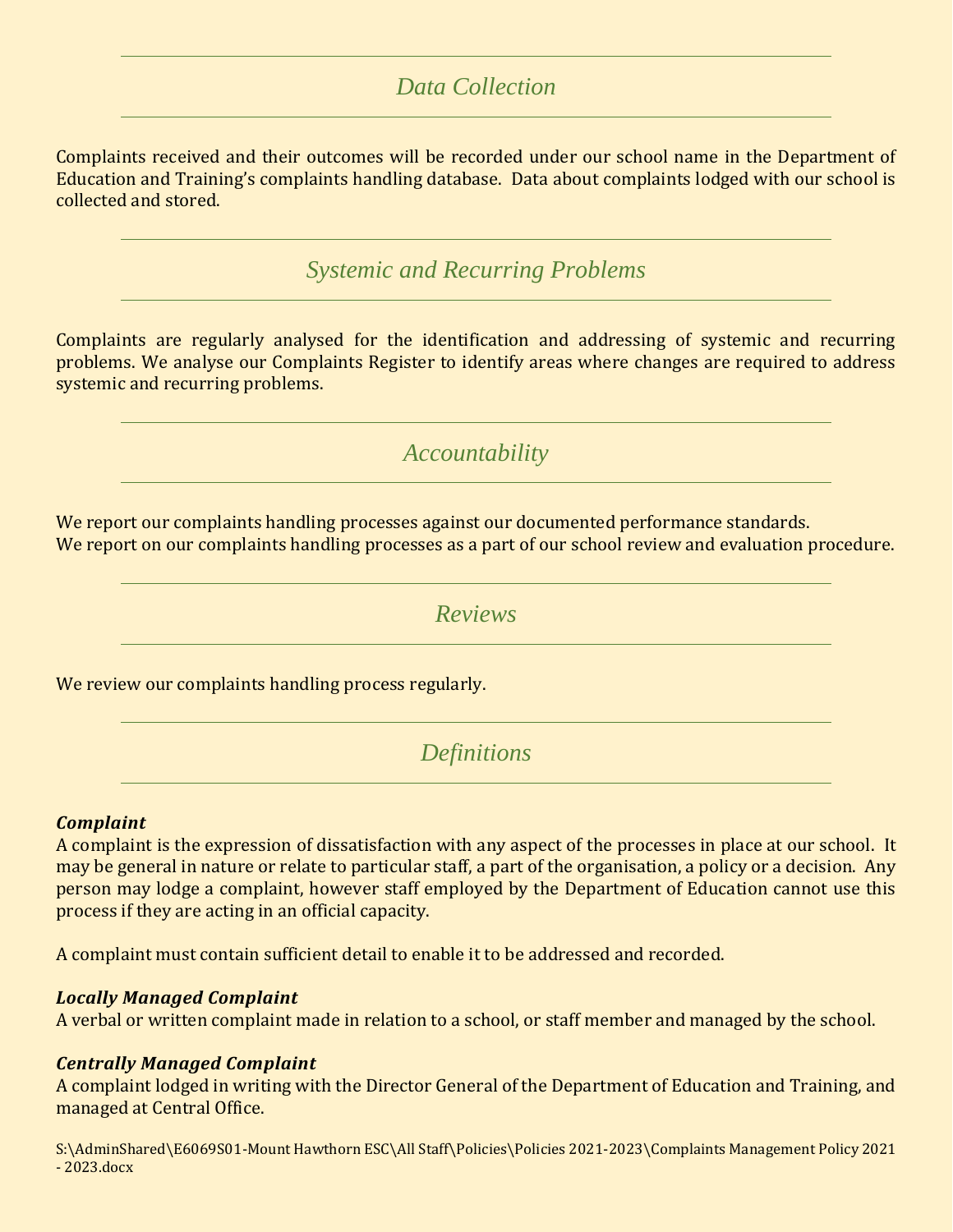#### *Complainant*

A person or persons who lodge a complaint.

#### *Receiving a Complaint*

Complaints are to be received and recorded as outlined in this policy.

All complaints are treated equally regardless of the manner in which they are lodged. Where necessary the complainant is to be given help in the framing, writing and lodgement of a complaint.

In all cases complainants are to be treated with courtesy and the contact is to be conducted and ended in a positive way.

#### *Verbal Complaints*

Be courteous and positive to the caller at all times.

Assure the caller that their call will be taken seriously.

Listen to the caller at all times and without admitting any liability, display empathy with what they are saying.

Repeat the substance of their complaint to check understanding of their position.

Explain the course of action that will now follow.

Identify yourself as the caller's contact person with regard to this matter.

Record information on Complaint Recording Form (attached at end of this Policy) / Complaint Recording Database.

#### *Written Complaints*

Record the complaint on Complaint Recording Form (attached at end of this Policy) /Complaint Recording Database noting that it is a written complaint. Write an acknowledgement letter to the complainant, ensuring that the complainant will receive this within the school's identified timeframe. In the letter, explain the course of action that will now follow and identify yourself/relevant person as the complainant's contact person with regard to this matter.

#### *Recording and Registering a Complaint*

It is the responsibility of the person who is the complaint contact person to record the complaint and file it on the School Complaints Register/School Complaints Database. The outcome of completed complaints must be recorded. The Register/Database is used to track and analyse complaints.

#### *Resolving a Complaint*

Local complaints should be resolved within 14 school days where practical. This should be seen as the maximum time and should be less wherever possible.

Where outside support is required or it is judged that the complaint needs to be handled externally to the school (Regional or Central Office) this determination will be made as soon as possible and all relevant material is to be forwarded promptly.

NOTE: The Department's Disputes and Complaints Policy and Procedures details the circumstances under which a complaint is to be managed externally to the school.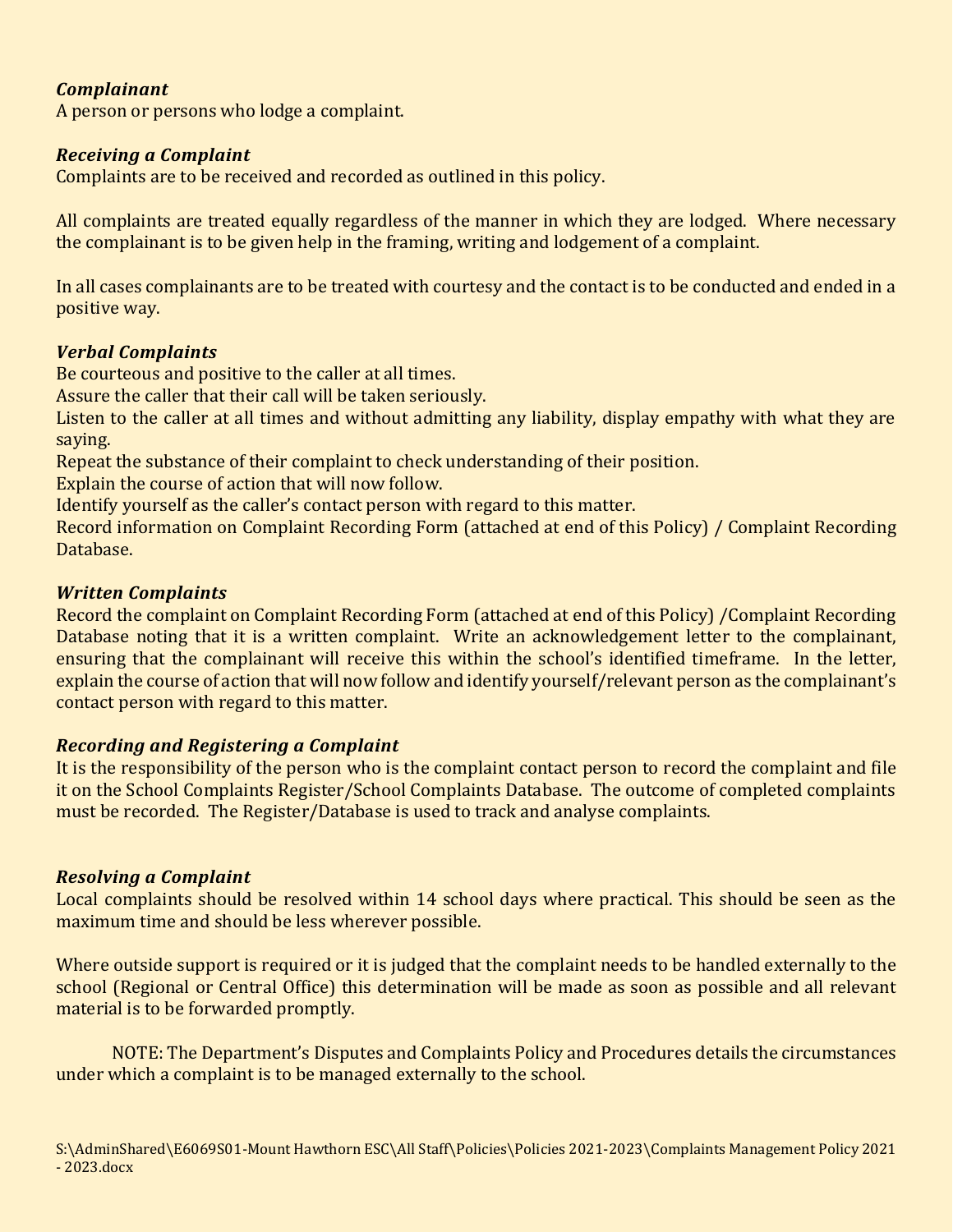Where there are likely to be unavoidable delays, the complainant should be contacted and kept informed of the status of their complaint. This contact may be made by telephone.

For verbal complaints lodged by complainants who do not wish to be formally identified and who do not wish to lodge the complaint in writing, resolution can only be attempted directly with the caller. A written record of the nature of the complaint and the attempts for its resolution should still be recorded.

Where the Principal makes a judgement that a complaint is vexatious, trivial, without substance or does not warrant further action then the complaint is not investigated and the complainant is informed of this decision in writing.

#### *Remedies*

Possible remedies for resolving local complaints include:

Providing options for the resolution of a complaint;

Acknowledgement when a complaint has substance;

Providing a complainant with evidence that a complaint has been addressed in an open and transparent manner;

Apprising the complainant of changes in practices as a result of the complaint;

Provision of a written apology- where necessary; and,

Offering remedies to others who may have been affected in the same way, but who did not make a formal complaint.

#### *Escalation*

Should a complainant be clearly unsatisfied with the school's attempts to resolve a complaint, the following process applies:

- Advise the complainant of their right to take the matter further by writing to the North Metropolitan Education Regional Office.
- Provide the complainant with the name and postal address of the North Metropolitan Education Regional Office.
- Offer the complainant support in the formulation, writing and lodgement of the complaint with the Regional Office.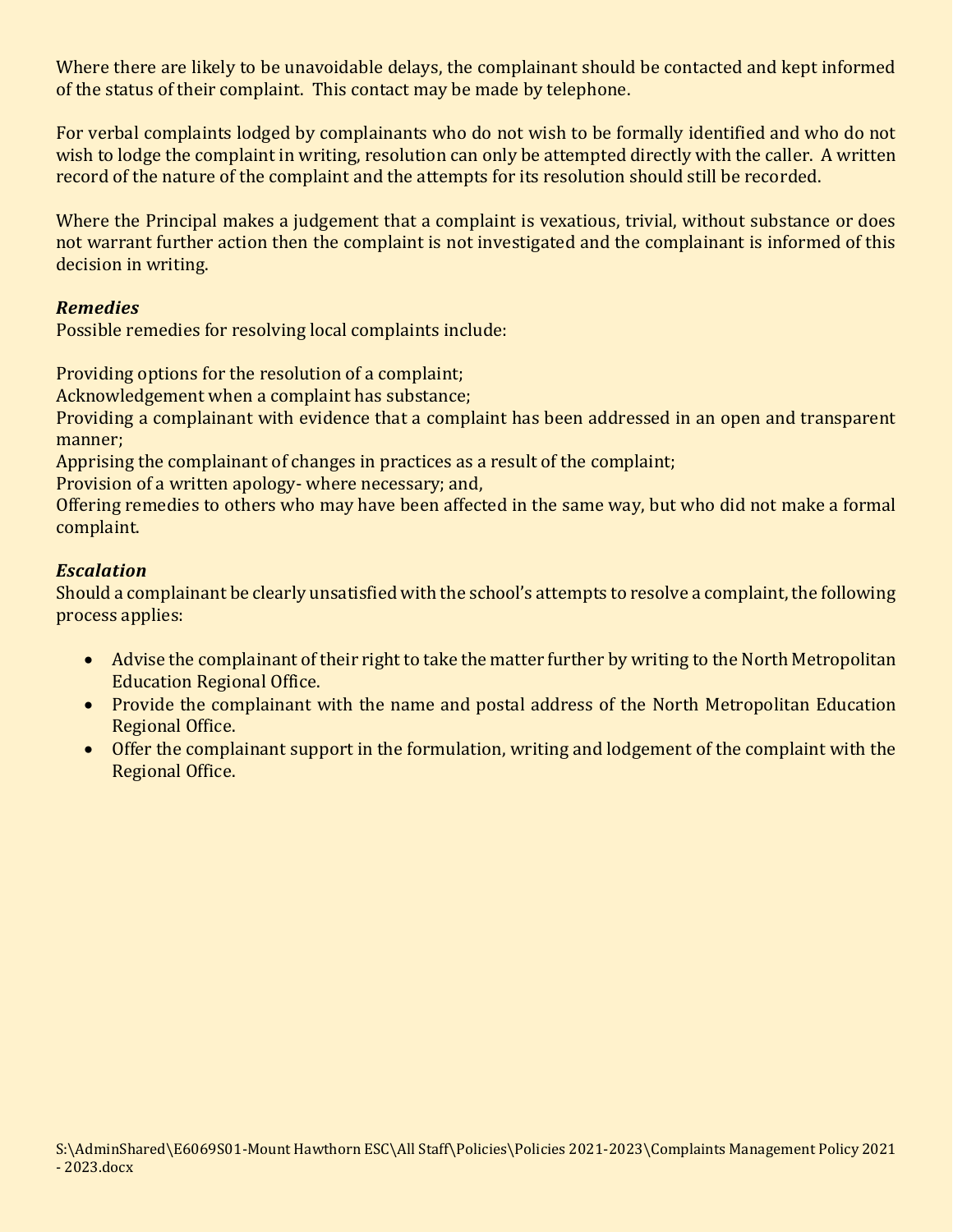# *Complaints Record Form*



| (To be completed by the staff member receiving the complaint)                                                                                      |                                   |                                                                                                                                                                                                                                                                                                                                                                                                         |
|----------------------------------------------------------------------------------------------------------------------------------------------------|-----------------------------------|---------------------------------------------------------------------------------------------------------------------------------------------------------------------------------------------------------------------------------------------------------------------------------------------------------------------------------------------------------------------------------------------------------|
|                                                                                                                                                    |                                   |                                                                                                                                                                                                                                                                                                                                                                                                         |
|                                                                                                                                                    |                                   |                                                                                                                                                                                                                                                                                                                                                                                                         |
| Complaint made via:                                                                                                                                | $\Box$ $\Box$<br>$\Box$<br>$\Box$ | Telephone<br>Letter (attached)<br>In person                                                                                                                                                                                                                                                                                                                                                             |
|                                                                                                                                                    |                                   |                                                                                                                                                                                                                                                                                                                                                                                                         |
|                                                                                                                                                    |                                   |                                                                                                                                                                                                                                                                                                                                                                                                         |
|                                                                                                                                                    |                                   |                                                                                                                                                                                                                                                                                                                                                                                                         |
|                                                                                                                                                    |                                   |                                                                                                                                                                                                                                                                                                                                                                                                         |
|                                                                                                                                                    |                                   | Details of the complaint should be written on the next page. If there is insufficient space, attach extra sheets.                                                                                                                                                                                                                                                                                       |
| Information to be given to the Person making the Complaint:                                                                                        |                                   |                                                                                                                                                                                                                                                                                                                                                                                                         |
| any loss of support or service because they have made a complaint.<br>Explain the complaints procedure.<br>appropriate consumer advocacy services. |                                   | Reassure the complainant that all complaints are treated confidentially and that they will not experience<br>Remind the complainant that they have the right to use an advocate of their choice and refer them to<br>Thank the person for their complaint and explain that complaints are valuable in assisting to maintain and<br>improve services provided by Mount Hawthorn Education Support Centre |
|                                                                                                                                                    |                                   |                                                                                                                                                                                                                                                                                                                                                                                                         |
| <b>Detail of Complaint:</b>                                                                                                                        |                                   |                                                                                                                                                                                                                                                                                                                                                                                                         |
|                                                                                                                                                    |                                   |                                                                                                                                                                                                                                                                                                                                                                                                         |
|                                                                                                                                                    |                                   |                                                                                                                                                                                                                                                                                                                                                                                                         |
|                                                                                                                                                    |                                   |                                                                                                                                                                                                                                                                                                                                                                                                         |
|                                                                                                                                                    |                                   |                                                                                                                                                                                                                                                                                                                                                                                                         |

S:\AdminShared\E6069S01-Mount Hawthorn ESC\All Staff\Policies\Policies 2021-2023\Complaints Management Policy 2021 - 2023.docx